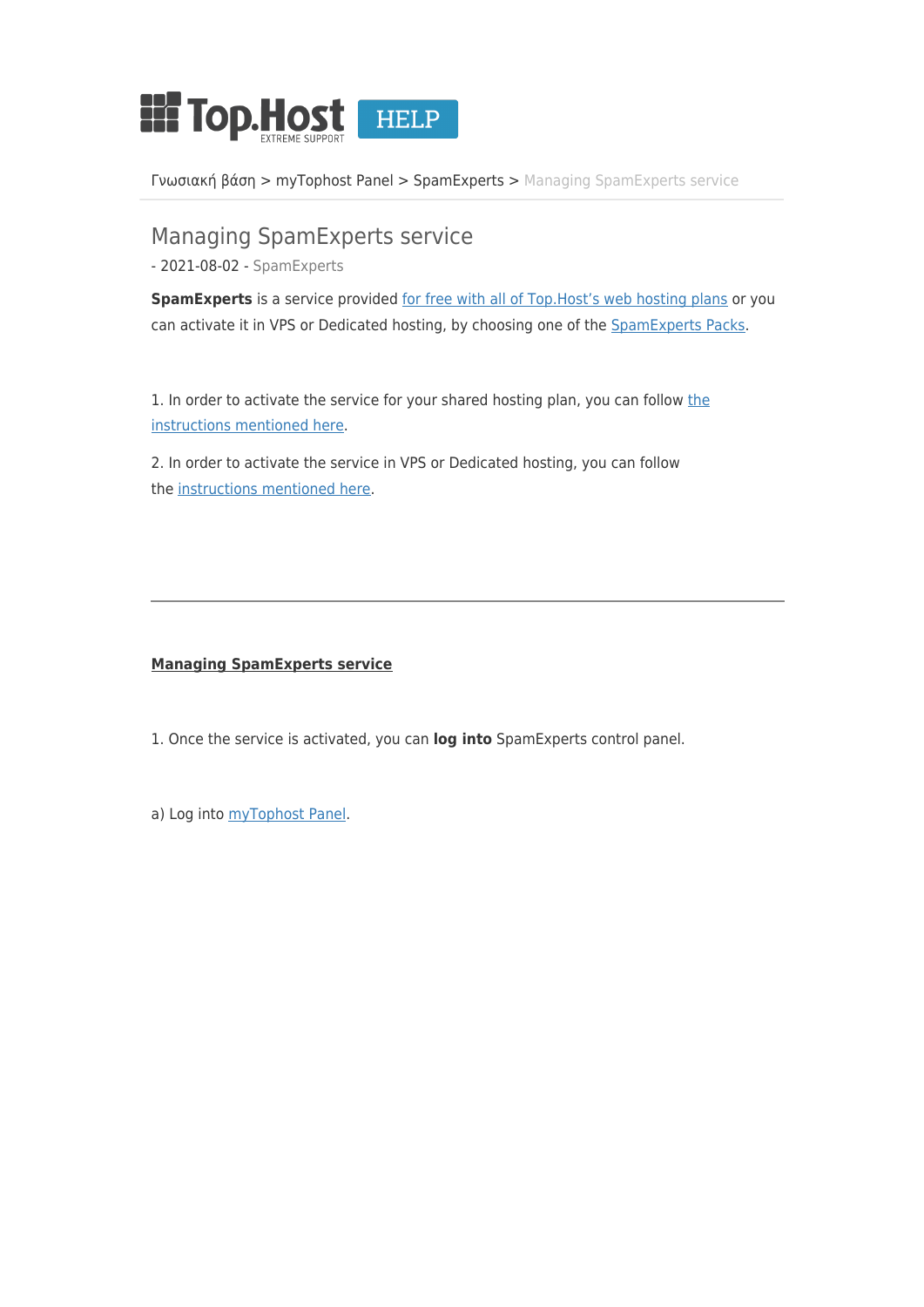|                               | <b>HITOP.Host</b><br>Είσοδος στο<br>myTophost Panel |                                          |  |
|-------------------------------|-----------------------------------------------------|------------------------------------------|--|
|                               |                                                     |                                          |  |
| Email                         |                                                     | ٣                                        |  |
| Password<br>Eμφάνιση Password |                                                     | $\frac{1}{6}$                            |  |
|                               | ΑΣΦΑΛΗΣ ΕΙΣΟΔΟΣ                                     |                                          |  |
|                               | Υπενθύμιση Password<br>A                            | Δεν έχετε λογαριασμό;<br>Εγγραφείτε τώρα |  |

b) Click on **Manage** on the right, next to the hosting plan with the domain name whose SpamExperts service you wish to log into.

| Πακέτα Υπηρεσιών |                                                     |           |             |            |                    |          |            |
|------------------|-----------------------------------------------------|-----------|-------------|------------|--------------------|----------|------------|
| Pack Id          | Πακέτο                                              | Υπηρεσίες | Κατάσταση   | Ημ/α λήξης | Plesk Login        |          | Διαχείριση |
| 80292            | <b>Linux Economy Unlimited</b><br>askidjasdgjasd.gr | G         | Σε Παράταση | 25/05/2014 | <b>Plesk Login</b> | Ανανέωση | Διαχείριση |
| 81384            | Linux Deluxe Unlimited<br>mydomain1.gr              | G         | Ενεργό      | 29/05/2015 | <b>Plesk Login</b> | Ανανέωση | Διαχείριση |

c) Click on **Manage Spam Experts**.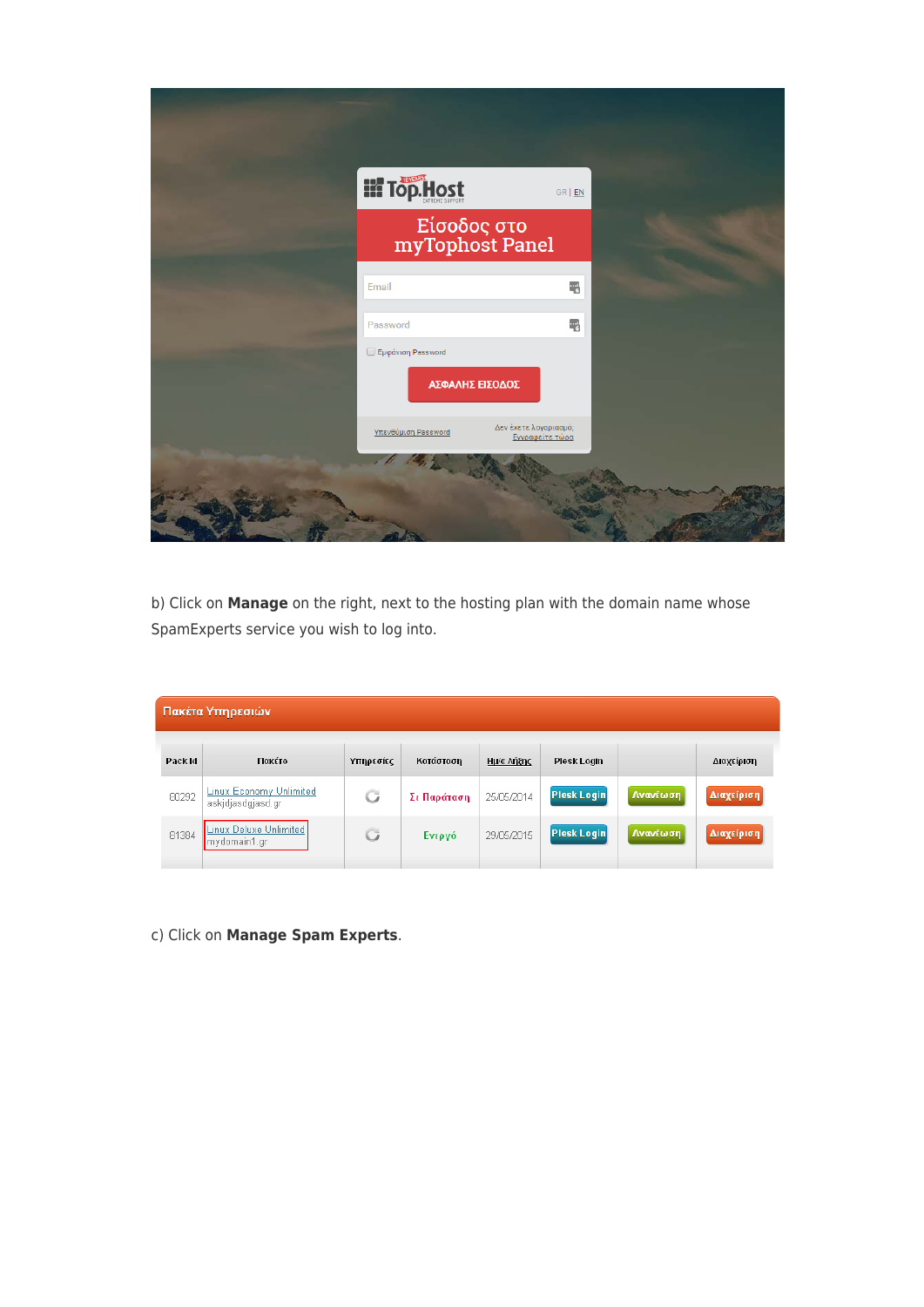

## d) Click on **Connect Spam Experts**.

| Οι υπηρεσίες μου<br>Διαχείριση πακέτου | <b>SpamExperts</b>                                                           |                                        |
|----------------------------------------|------------------------------------------------------------------------------|----------------------------------------|
| Διαχείριση υπηρεσίας SpamExperts       |                                                                              |                                        |
| Linux Deluxe Unlimited (mydomain1.gr)  |                                                                              |                                        |
|                                        | Επιλέξτε τα domain για τα οποία επιθυμείτε να ενεργοποιήσετε την SpamExperty | ήρεσία.                                |
| mydomain1.gr                           | Ενεργοποίηση                                                                 | Σύνδεση SpamExperts<br>Αφαίρεση Domain |
| mydomain2.gr                           | Ενεργοποίηση                                                                 | Σύνδεση SpamExperts<br>Αφαίρεση Domain |
|                                        |                                                                              |                                        |

## 2. Options for **black & white lists**:

**Νο1 - Allowed email senders:** Here, you can define the email addresses you always want to receive emails from. You can enter separate sending addresses, e.g. info@randomdomain.gr or enter all the domain's mail-user accounts, simply by adding the corresponding domain, e.g. randomdomain.gr

**Νο2 - Allowed email receivers:** Here, you can define the approved receiver addresses of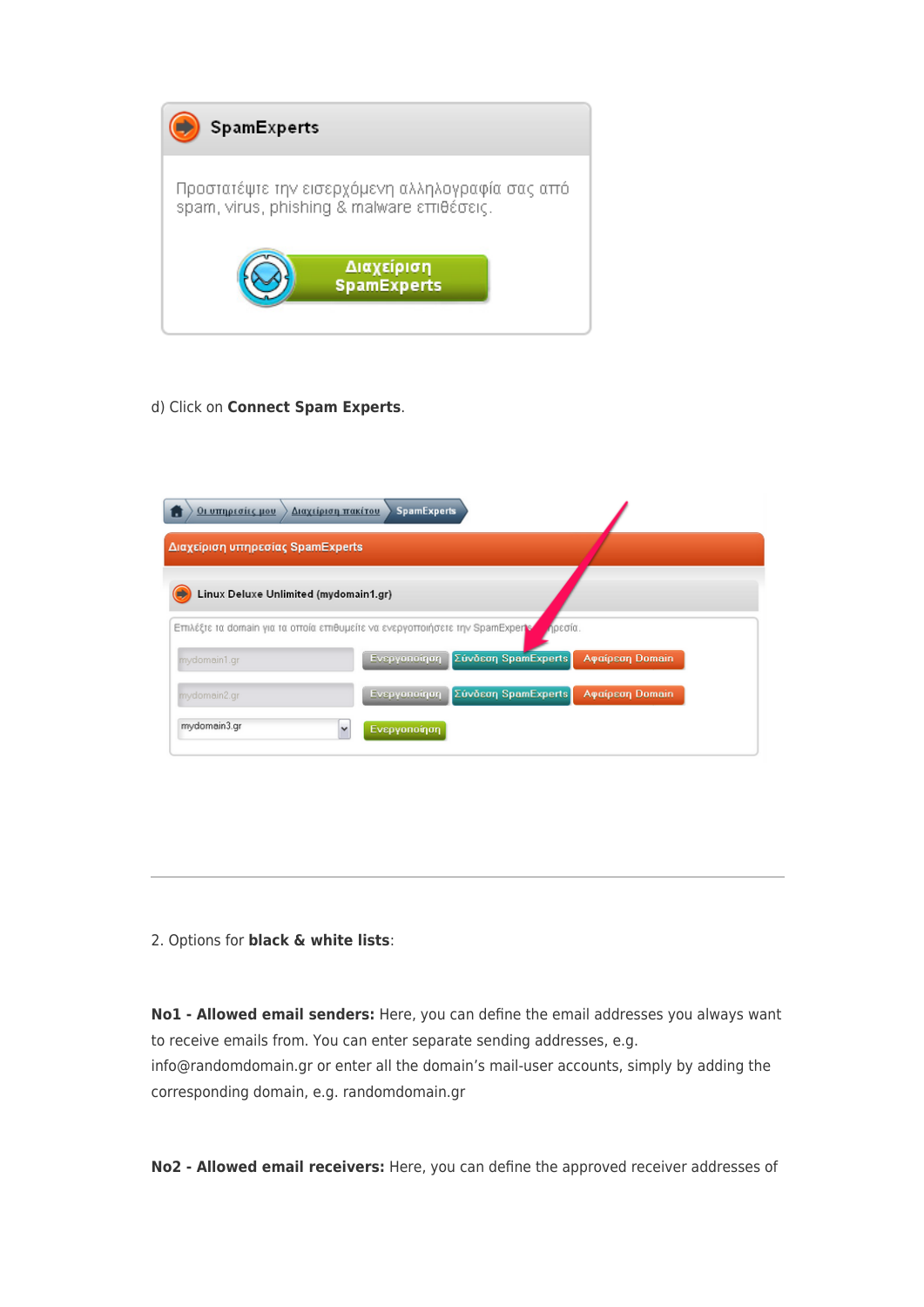your domain. Any email that is sent to these accounts, will always bypass all filters.

**Νο3 - Excluded email senders:** Here, you can define the email addresses that you want to block from sending you emails. You can enter separate addresses, e.g. info@randomdomain.gr or enter all the user-mail sending accounts for a domain, by entering the corresponding domain, e.g. randomdomain.gr

**Νο4 - Excluded email receivers:** Here, you can define the receiver addresses of your domain, from whom you want to exclude all incoming email.



3. Options for **Incoming email** (cf. image):

**Νο1 - Researching logs:** Allows you to research logs from the last 28 days for a specific incoming email.

**Νο2 - Undesired quarantine:** Here, you can find all the emails for your domain, which have been permanently blocked from the filtering system. You can delete them forever or allow them to be delivered.

**Νο3 - Delivery waiting list:** Here, you will find emails that are "on hold" to be delivered to your email along with the reason why the delivery was delayed. You have the option to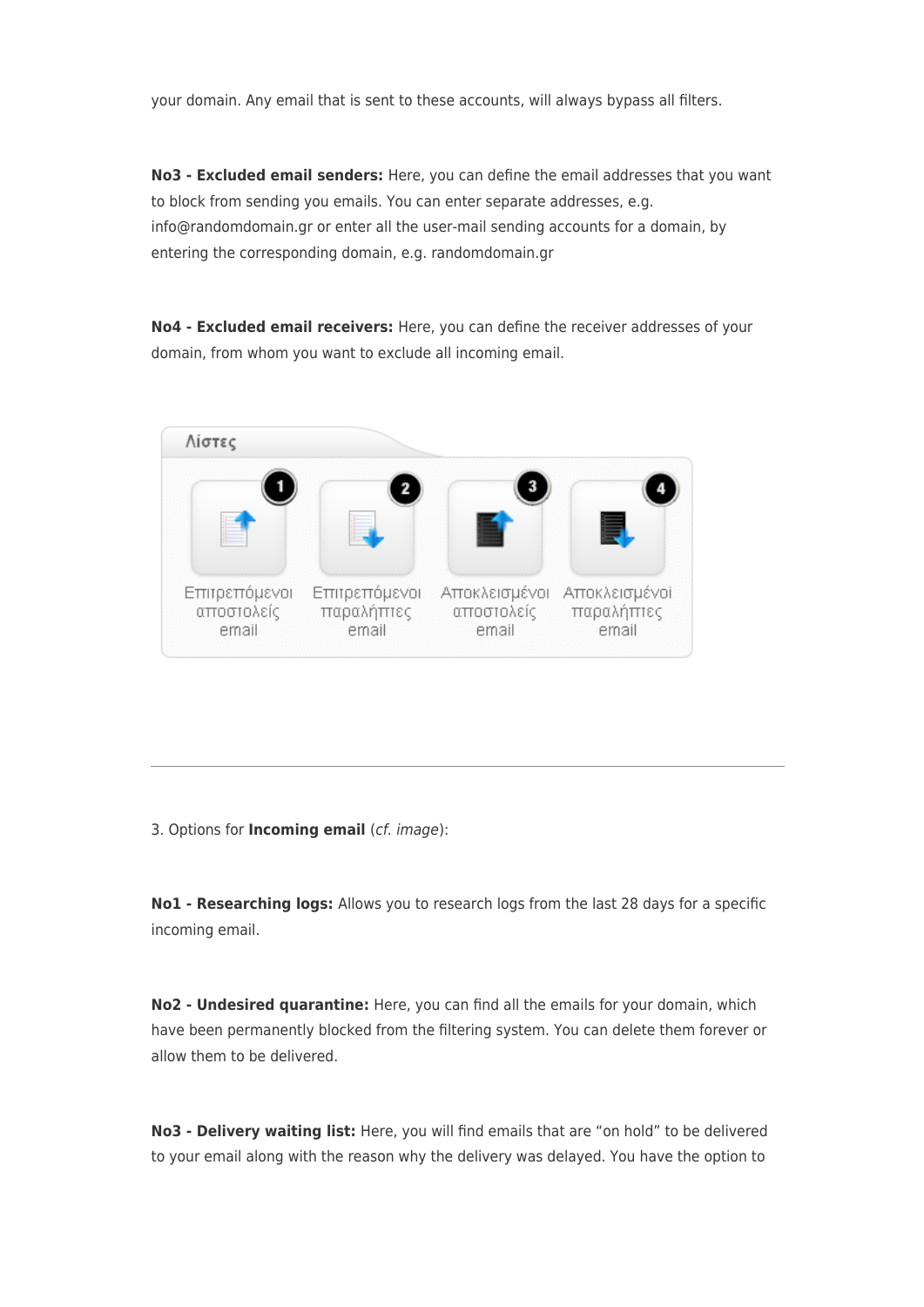"force" the reception.

**Νο4 - Local receivers:** If you activate the **Use of local receivers**, the system will only accept messages destined to the receivers that you have defined in the list. Εmails sent to receivers that are not on the list, will be permanently deleted.

**Νο5 - Domain settings:** Here, you can define the contact information, the maximum bounce number, enable/disable the registration of non valid receivers etc.

**Νο6 - Reporting undesired email:** Test your filter by uploading undesired messages to .eml files. A .eml file contains a header with the sender & receiver email addresses, the subject, the date, the time and mostly the body with the text of the email.

**Νο7 - Reporting a non undesired email:** Test your filter by uploading "non undesired emails" to .eml files.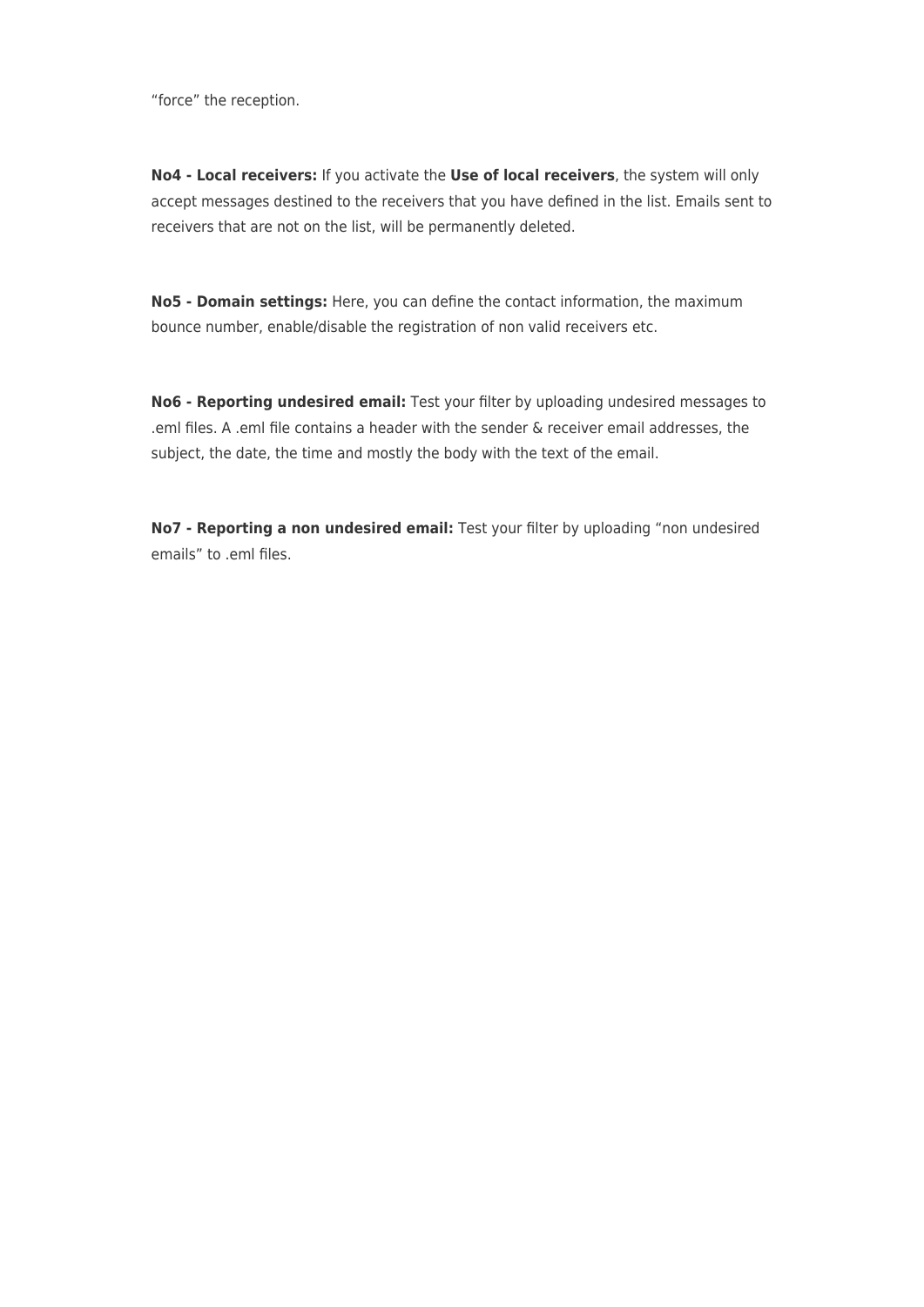

4. Options for **Email restriction** (cf. image)

**No1 - Excluded file extensions:** Define the emails to be excluded, based on the extension of the attached documents.

**No2 - Email size restriction:** You can leave the option "0", so that the size restriction applied is the one defined by Top.Host in the mail server (**16MB per email**). Otherwise, you can define a smaller size (below 16ΜΒ) and have the emails that exceed this limit, quarantined.